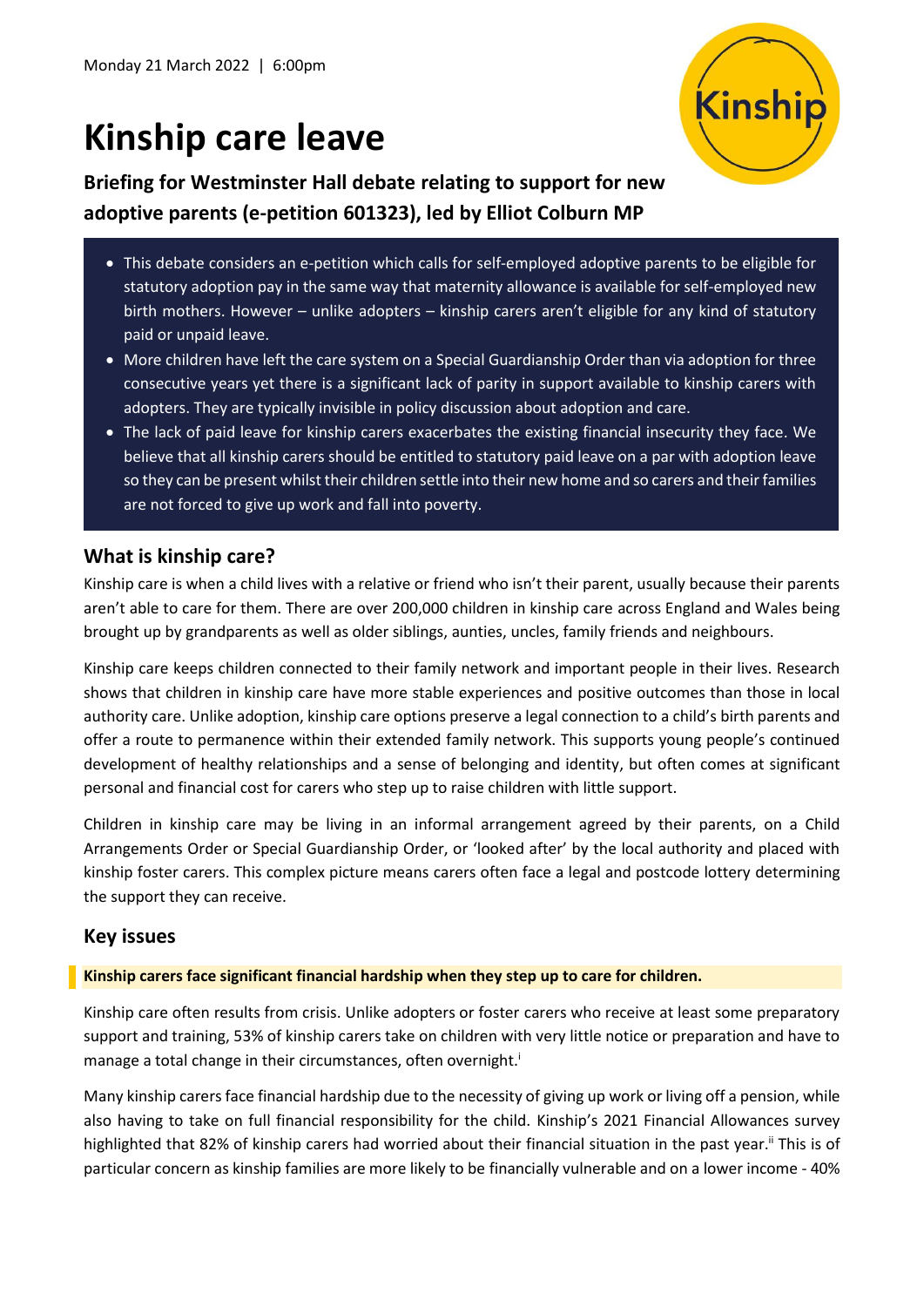of children in kinship care live in the poorest 20% of households and 76% of children in kinship care live in a deprived household.<sup>iii</sup> Kinship carers are also more likely to be older, in poorer health, insecurely housed, socially isolated, and living in poverty than any other parenting group.

#### **Kinship carers have no statutory entitlement to paid or unpaid leave, exacerbating financial difficulties and often pushing them out of employment and into poverty.**

Kinship's 2017 Annual Survey showed that 85% of kinship carers were of working age and 73% were working prior to becoming a kinship carer. 45% of carers gave up work and 23% reduced their hours. 81% of those who gave up work said they did so to meet the needs of the children. 40% of carers were reliant on welfare payments as their main source of income and 50% were using their life savings to help raise the children.<sup>iv</sup> The Parliamentary Taskforce on Kinship Care also highlighted that more than one in two kinship carers have to give up work or reduce their hours.<sup>v</sup>

*"The biggest challenge I faced when I took in my kinship children was financial. I had to take unpaid parental leave and I wasn't entitled to benefits as the children's parents were still claiming them. I had lost my salary and I had no money coming in. We were a family of three that became a family of six...... I even lost out on a promotion as the local authority advised I stayed home to make sure the children were settled."*

*Aunt and kinship carer supported by Kinship.*

Surveys delivered by Kinship between 2012<sup>vi</sup> and 2021<sup>vii</sup> suggest that fewer carers are now in employment, at a time when the retirement age for women (who make up the vast majority of kinship carers) has continued to rise. A lack of paid time off work is forcing them out of the labour market early to rely on the benefits system now and into their old age.

## **The case for statutory paid leave for kinship carers**

**Kinship carers should have a statutory right to kinship care leave that is comparable to adoption leave. This should be offered to all kinship carers regardless of the child's legal order or journey into kinship care.** 

It is better for carers, for their children and for the economy, that employment opportunities remain open following the change in family circumstances. Currently, the lack of statutory entitlement to paid leave from employment exacerbates carers' already disadvantaged socioeconomic position, plunging more families into poverty with significant detrimental impacts for children's life chances.

This is critical for children's experiences and outcomes; research demonstrates that children need carers to be present whilst they settle in to build relationships and create stability. If kinship carers and the children they care for continue to be failed, fewer children will be able to grow up in kinship care, forcing more into the care system where they are more likely to face poorer experiences and outcomes. This also comes at much greater financial cost; Kinship's economic case for kinship care demonstrates that every 1000 children taken out of the care system could free up £40 million worth of resources to support kinship care<sup>viii</sup>.

*"My employers were really supportive, but all they could offer me was a year unpaid (leave)." Kinship carer, anonymous.*